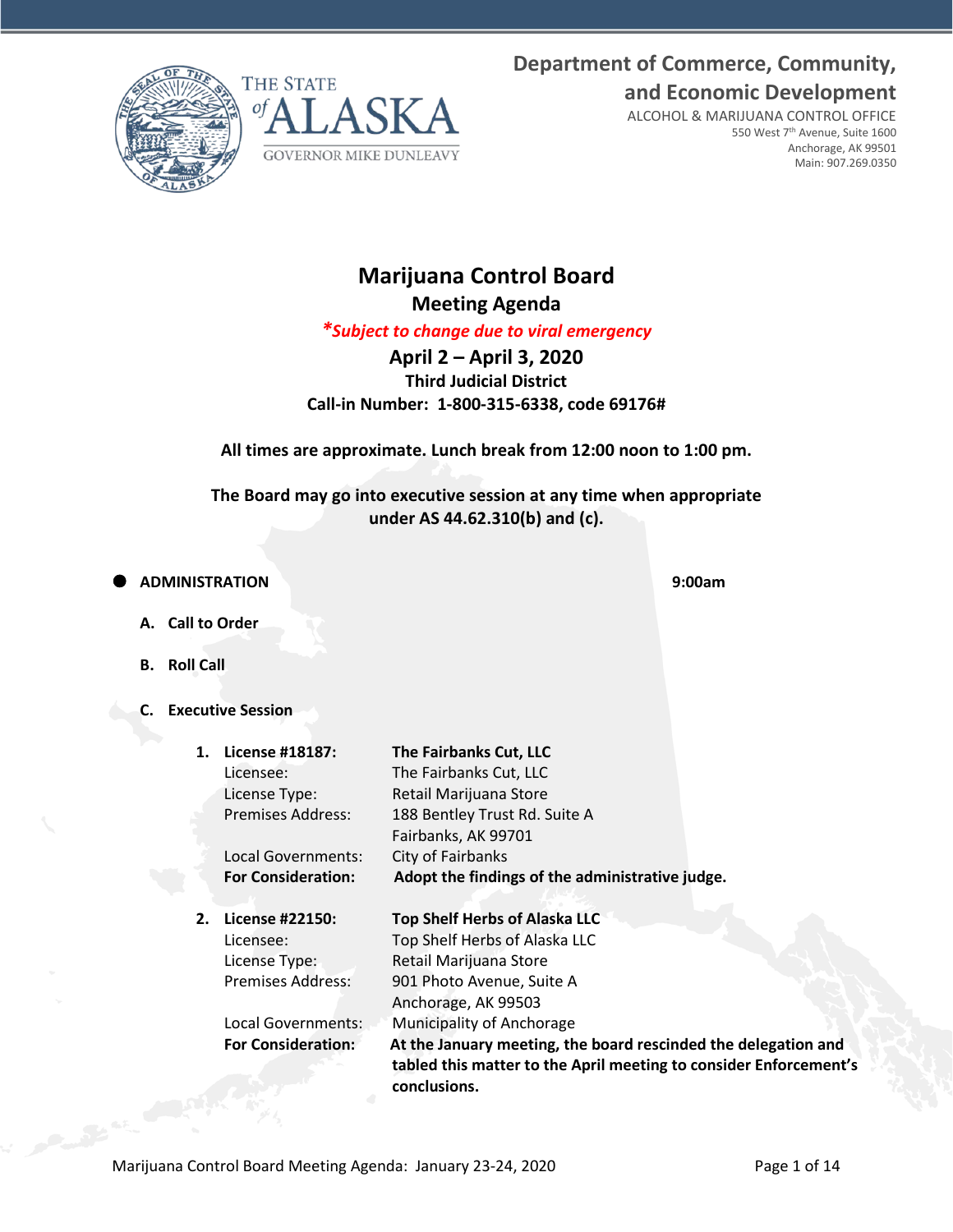**D. Approval of Agenda**

|           | E. Approval of the January 23-24, 2020 Meeting Minutes                                                   |        | TAB <sub>1</sub> |
|-----------|----------------------------------------------------------------------------------------------------------|--------|------------------|
|           | ● BOARD GOVERNANCE                                                                                       | 9:05am |                  |
| $\bullet$ | <b>CONSIDERATION OF A MOTION TO AUTHORIZE ALL HANDLER CARDS</b><br>TO REMAIN VALID UNTIL FURTHER NOTICE. | 9:10am | TAB <sub>2</sub> |
|           | <b>THE PUBLIC TESTIMONY</b>                                                                              | 9:20am |                  |

Based on current circumstances, the Board may decide to limit public testimony.

Public testimony is limited to issues not on this agenda and that are not proposed regulations. Written comments may also be submitted to the board for review during its next regular meeting via [marijuana@alaska.gov.](mailto:marijuana@alaska.gov) The call-in number is 1-800-315-6338, code 69176#. (Testimony on agenda items may occur when that item is addressed during the meeting. Testimony on regulations projects shall only occur when an oral hearing is publicly noticed.)

|    |                | <b>DIRECTOR BRIEFING</b>                                                                               |                                                                                                                                                                                                 | 10:00am |                  |
|----|----------------|--------------------------------------------------------------------------------------------------------|-------------------------------------------------------------------------------------------------------------------------------------------------------------------------------------------------|---------|------------------|
|    |                | A. Director's Report                                                                                   |                                                                                                                                                                                                 |         | TAB <sub>3</sub> |
|    |                | <b>ENFORCEMENT BRIEFING</b>                                                                            |                                                                                                                                                                                                 | 10:20am |                  |
|    |                | A. Enforcement Supervisor's Report                                                                     |                                                                                                                                                                                                 |         |                  |
| В. |                | <b>Notices of Violation Issued and Licensee Responses</b>                                              |                                                                                                                                                                                                 |         | TAB <sub>4</sub> |
|    |                | C. Notices of Violation for Unpaid Taxes                                                               |                                                                                                                                                                                                 |         | TAB <sub>5</sub> |
|    |                | <b>LICENSING BRIEFING</b>                                                                              |                                                                                                                                                                                                 |         |                  |
|    |                | A. Licensing Report                                                                                    |                                                                                                                                                                                                 |         | TAB <sub>6</sub> |
|    |                | <b>APPLICATIONS FROM PREVIOUS MEETINGS</b>                                                             |                                                                                                                                                                                                 |         |                  |
| А. |                | <b>Previous Board Action Taken</b>                                                                     |                                                                                                                                                                                                 |         |                  |
|    | $\mathbf{1}$ . | <b>License #21552:</b><br>Licensee:<br>License Type:<br><b>Premises Address:</b><br>Local Governments: | <b>Enlighten Extractions, LLC</b><br><b>Enlighten Extractions, LLC</b><br>Marijuana Product Manufacturing Facility<br>524 E 48th Avenue, 1A<br>Anchorage, AK 99503<br>Municipality of Anchorage |         | TAB <sub>7</sub> |
|    |                | <b>For Consideration:</b>                                                                              | Timely objection received.                                                                                                                                                                      |         |                  |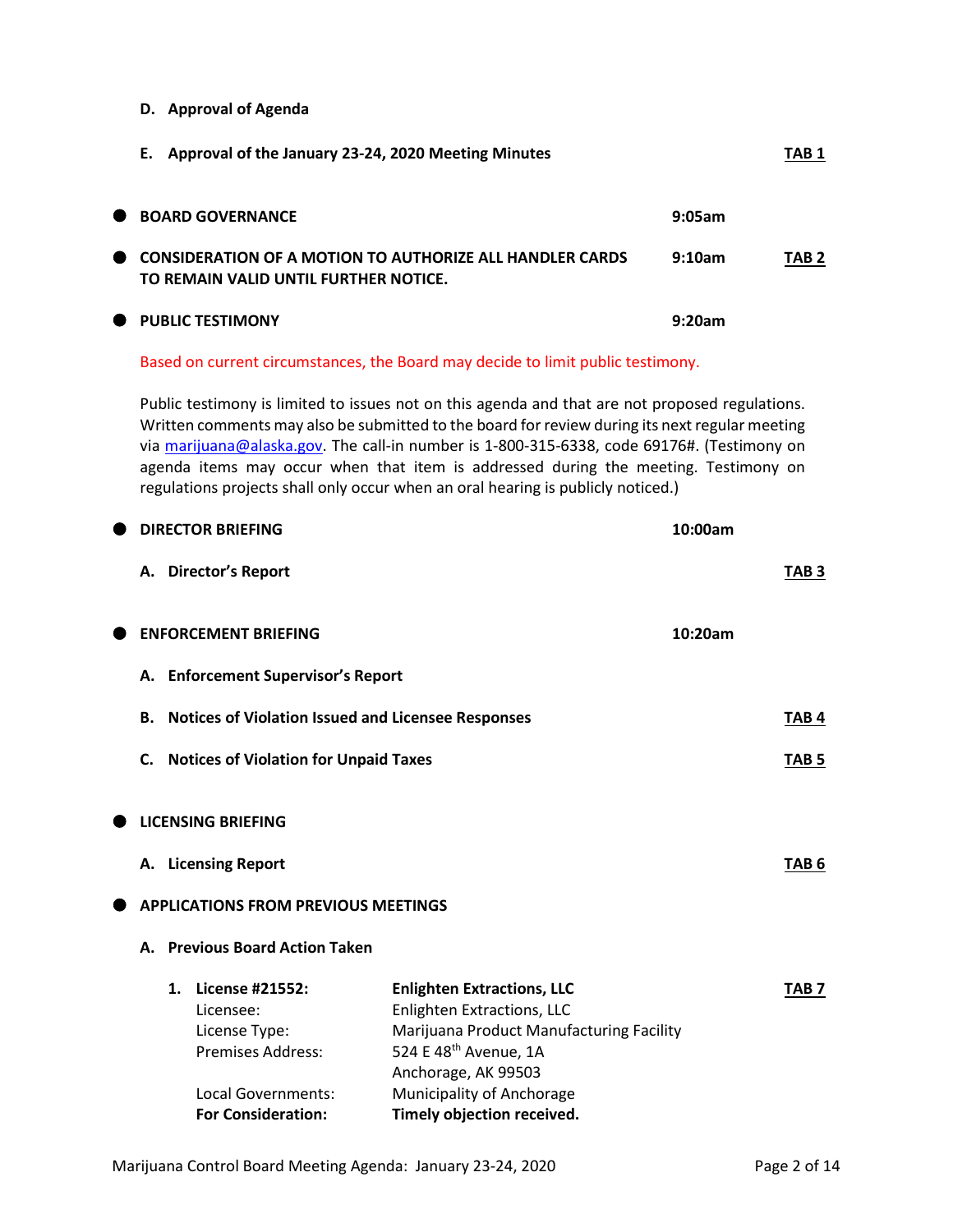### **C. Licenses in "Pending Inspection" Status for Over Six Months TAB 8**

### **1. License #12311: Juneau's Green Garden**

Licensee: ISG, Inc. License Type: Standard Marijuana Cultivation Facility Premises Address: 5011 Short Street, Suite 1 Juneau, AK 99801 Approved by MCB: December 20, 2018 License issued: March 7, 2019

# **2. License #12471: AMG Concentrates**

Approved by MCB: February 22, 2019 License issued: July 1, 2019

Licensee: B2H, LLC

Premises Address: 1200 Well Street

License issued: July 12, 2019

Premises Address: 1200 Well Street

Licensee: Tanana Herb Company, LLC License Type: Marijuana Concentrate Manufacturing Facility Fairbanks, AK 99701 Approved by MCB: December 20, 2018

License issued: July 16, 2019

Licensee: Alaska Wild Coyote, Inc. License Type: Marijuana Concentrate Manufacturing Facility Premises Address: 838 Bonanza Avenue Anchorage, AK 99518

## **3. License #15019: The Tree House AK**

License Type: Retail Marijuana Store Premises Address: 341-D Boniface Parkway Anchorage, AK 99504 Approved by MCB: September 11, 2019 License issued: September 27, 2019

### **4. License #15814: Tanana Herb Company, LLC**

Licensee: Tanana Herb Company, LLC License Type: Retail Marijuana Store Fairbanks, AK 99701 Approved by MCB: December 20, 2018

# **5. License #16091: Tanana Herb Company, LLC**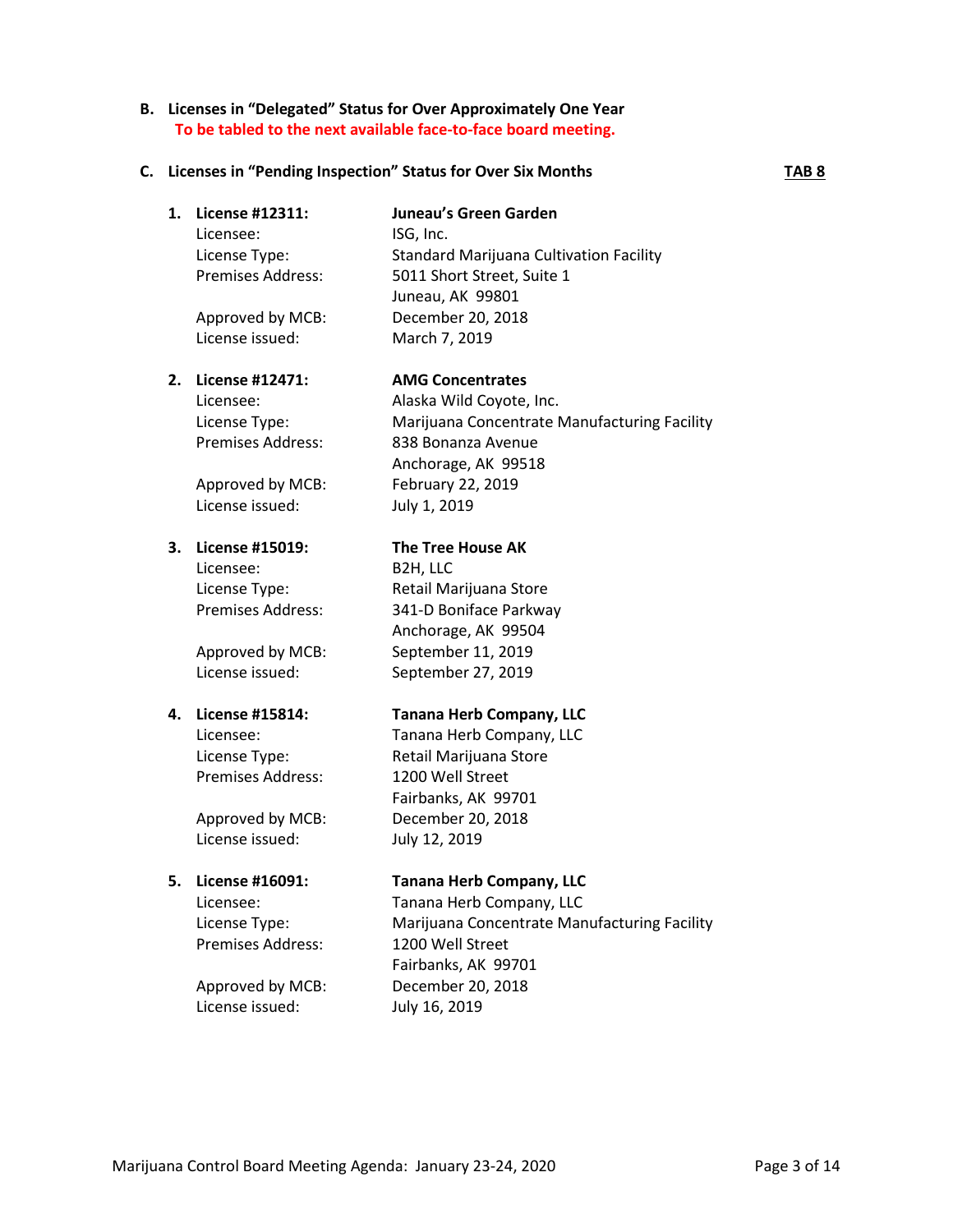### **6. License #16579: Grass Station 49**

License issued: July 2, 2019

#### **8. License #18702: Cold City Cannabis**

Approved by MCB: February 22, 2019 License issued: August 30, 2019

### **9. License #18704: Tundra Farms**

Licensee: Tundra Farm 1 Inc.

Approved by MCB: February 22, 2019 License issued: August 9, 2019

### **10. License #18706: Tundra Farms**

Approved by MCB: February 22, 2019 License issued: August 9, 2019

Approved by MCB: May 2, 2019 License issued: September 4, 2019

Licensee: The Grass Station, LLC License Type: Retail Marijuana Store Premises Address: 2502 Parks Highway Fairbanks, AK 99709 Approved by MCB: February 22, 2019 License issued: February 25, 2019

### **7. License #17176: State of Mind Cannabis Company**

Licensee: HS Enterprises LLC License Type: Retail Marijuana Store Premises Address: 33508 Lincoln Avenue, #C Seward, AK 99664 Approved by MCB: December 20, 2018

Licensee: Tundra Farms 2 Inc. License Type: Retail Marijuana Store Premises Address: 1210 East 70<sup>th</sup> Avenue #1 Anchorage, AK 99518

License Type: Standard Marijuana Cultivation Facility Premises Address: 1210 East 70<sup>th</sup> Avenue #2 Anchorage, AK 99518

Licensee: Tundra Farm 1 Inc. License Type: Marijuana Product Manufacturing Facility Premises Address: 1210 East 70<sup>th</sup> Avenue #3 Anchorage, AK 99518

### **11. License #19473: Goldstream Cannabis Annex**

Licensee: Goldstream Grown, LLC License Type: Limited Marijuana Cultivation Facility Premises Address: 2922 Parks Highway Studio 10 Fairbanks, AK 99709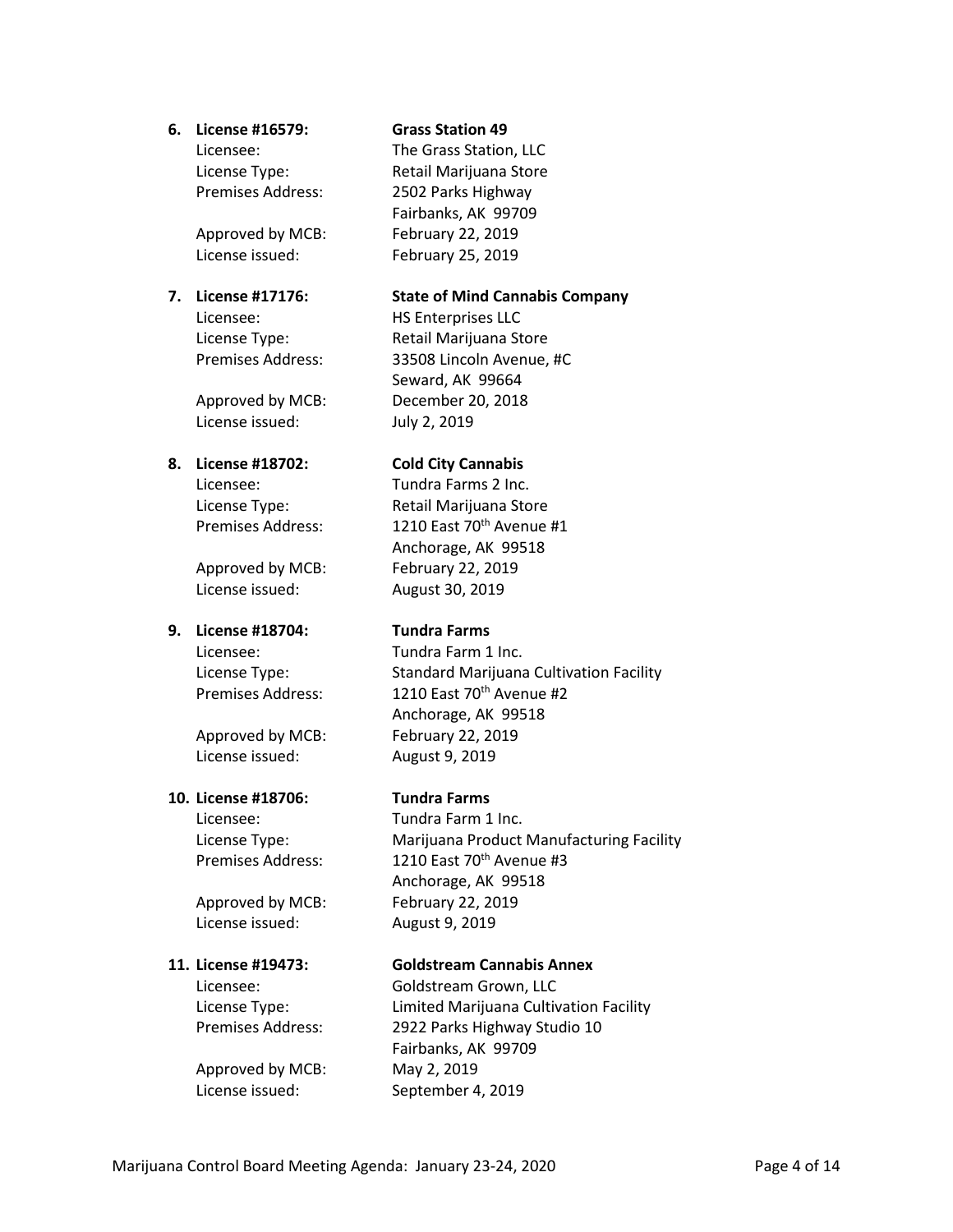# **12. License #19877: Dannys Place** Licensee: Ronald Pritchard License Type: Limited Marijuana Cultivation Facility Premises Address: 36221 Pine Street Soldotna, AK 99669 Approved by MCB: July 10, 2019 **13. License #21086: Nugz LLC**

Licensee: Nugz LLC

License Type: Standard Marijuana Cultivation Facility Premises Address: 9331 Glacier Highway Juneau, AK 99801 Approved by MCB: July 11, 2019 License issued: July 29, 2019

# **BOARD CONSIDERATION TAB 9**

|    | A. License #10299:        | <b>Great Northern Cultivation, Inc.</b>                                                                                |
|----|---------------------------|------------------------------------------------------------------------------------------------------------------------|
|    | Licensee:                 | Great Northern Cultivation, Inc.                                                                                       |
|    | License Type:             | Standard Marijuana Cultivation Facility                                                                                |
|    | <b>Premises Address:</b>  | 7801 King Street                                                                                                       |
|    |                           | Anchorage, AK 99518                                                                                                    |
|    | Local Government:         | Municipality of Anchorage                                                                                              |
|    | Transferor:               | R.C. Tinderbox, LLC                                                                                                    |
|    | <b>For Consideration:</b> | Transferee appealing requirement that fingerprints for all<br>officials be submitted to deem the application complete. |
| В. | License #10301:           | <b>Great Northern Manufacturing, Inc.</b>                                                                              |
|    |                           |                                                                                                                        |

| . LICCIJC <i>II</i> 10901. | orcat ivortilerin ividiraractarılış, ilici                                                                             |
|----------------------------|------------------------------------------------------------------------------------------------------------------------|
| Licensee:                  | Great Northern Manufacturing, Inc.                                                                                     |
| License Type:              | Marijuana Concentrate Manufacturing Facility                                                                           |
| <b>Premises Address:</b>   | 7801 King Street                                                                                                       |
|                            | Anchorage, AK 99518                                                                                                    |
| Local Government:          | Municipality of Anchorage                                                                                              |
| Transferor:                | R.C. Tinderbox, LLC                                                                                                    |
| <b>For Consideration:</b>  | Transferee appealing requirement that fingerprints for all<br>officials be submitted to deem the application complete. |

## **NEW STANDARD MARIJUANA CULTIVATION FACILITY APPLICATIONS**

| А. | License #16261     | <b>Matanuska Thunder Farms LLC</b>         | TAB 10 |
|----|--------------------|--------------------------------------------|--------|
|    | Licensee:          | Matanuska Thunder Farms LLC                |        |
|    | Premises Address:  | 12605 W Big Lake Road                      |        |
|    |                    | Houston, AK 99694                          |        |
|    | Local Governments: | City of Houston; Matanuska-Susitna Borough |        |
| В. | License #23902     | <b>Northern Alliance</b>                   | TAB 11 |
|    | Licensee:          | Northern Alliance LLC                      |        |
|    | Premises Address:  | D005 No Road                               |        |
|    |                    | Big Lake, AK 99652                         |        |
|    | Local Governments: | Matanuska-Susitna Borough                  |        |

Marijuana Control Board Meeting Agenda: January 23-24, 2020 Page 5 of 14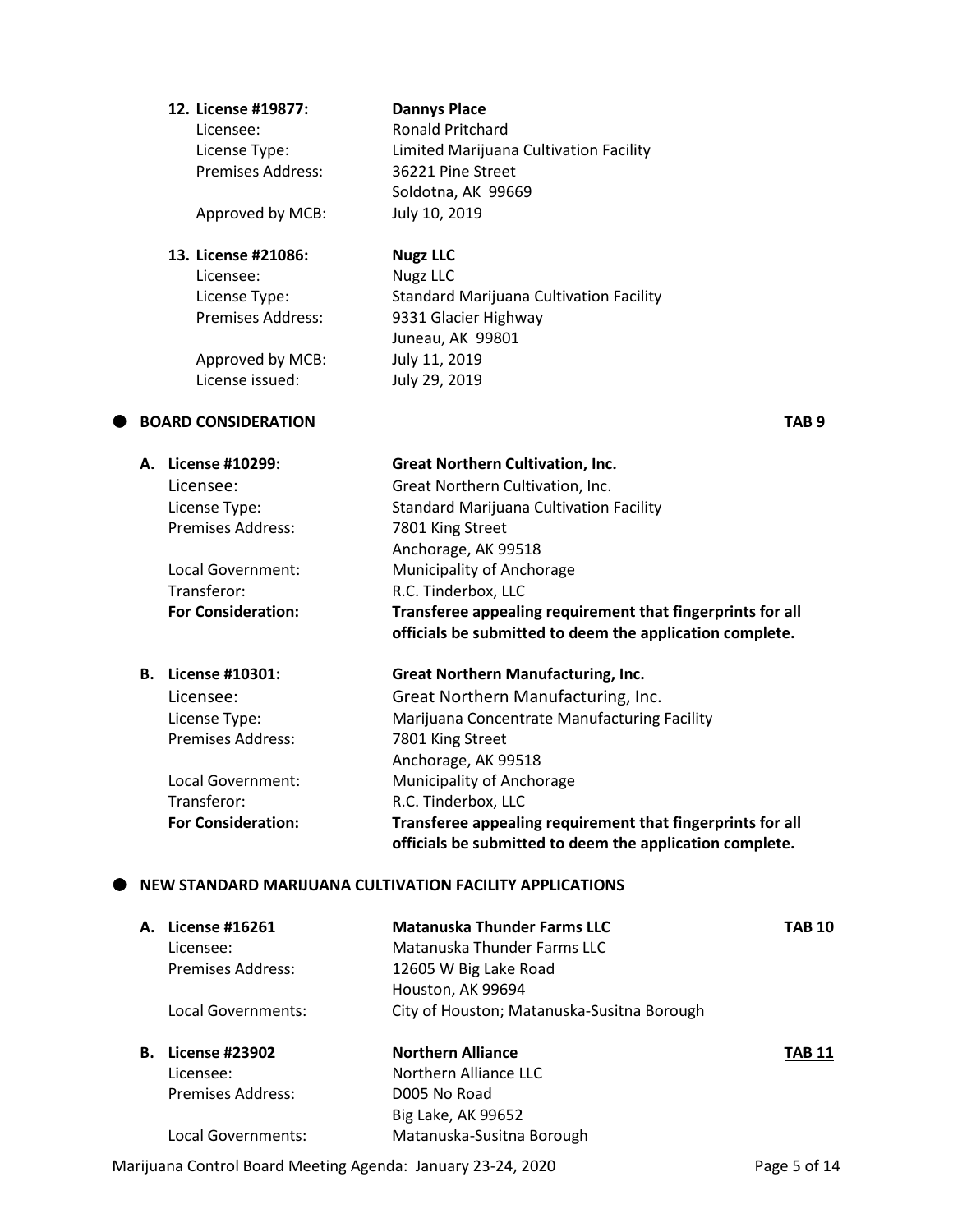### $\bullet$  NEW LIMITED MARIJUANA CULTIVATION FACILITY APPLICATIONS

|    | A. License #19874: | <b>Snow Capped Gardens 2, LLC</b> | TAB 12        |
|----|--------------------|-----------------------------------|---------------|
|    | Licensee:          | Snow Capped Gardens 2, LLC        |               |
|    | Premises Address:  | 3253 W. Coghlan Circle, Suite 101 |               |
|    |                    | (Shop on Ground Level)            |               |
|    |                    | Wasilla, AK 99623                 |               |
|    | Local Government:  | Matanuska-Susitna Borough         |               |
| В. | License #24237:    | <b>Caradundy Colas</b>            | <b>TAB 13</b> |
|    | Licensee:          | Caradundy Colas, LLC              |               |
|    | Premises Address:  | 7371 W. Captain Hook Drive        |               |
|    |                    | Wasilla, AK 99623                 |               |
|    | Local Government:  | Matanuska-Susitna Borough         |               |
|    |                    |                                   |               |

# **NEW RETAIL MARIJUANA STORE APPLICATIONS**

| А. | License #22327:           | <b>Canna Get Happy LLC</b>                                     | <b>TAB 14</b>           |
|----|---------------------------|----------------------------------------------------------------|-------------------------|
|    | Licensee:                 | Canna Get Happy LLC                                            |                         |
|    | <b>Premises Address:</b>  | 2321 E Palmer Wasilla Highway                                  |                         |
|    |                           | Wasilla, AK 99654                                              |                         |
|    | Local Government:         | Matanuska-Susitna Borough                                      |                         |
| В. | License #23455:           | <b>Hatcher's Grass</b>                                         | <b>TAB 15</b>           |
|    | Licensee:                 | Hatcher's Enterprises, LLC                                     |                         |
|    | <b>Premises Address:</b>  | 9300 N. Palmer Fishhook Road                                   |                         |
|    |                           | Building #2                                                    |                         |
|    |                           | Palmer, AK 99645                                               |                         |
|    | Local Government:         | Matanuska-Susitna Borough                                      |                         |
| C. | License #22809:           | <b>Airport Way Best Buds</b>                                   | <b>TAB 16</b>           |
|    | Licensee:                 | Airport Way Trade Center, LLC                                  |                         |
|    | <b>Premises Address:</b>  | 3598 Airport Way                                               |                         |
|    |                           | Fairbanks, AK 99709                                            |                         |
|    | Local Governments:        | City of Fairbanks; Fairbanks North Star Borough                |                         |
|    | D. License #23777:        | <b>Arctic Herbery</b>                                          | <b>TAB 17</b>           |
|    | Licensee:                 | 7107 Ventures, LLC                                             |                         |
|    | <b>Premises Address:</b>  | 16021 Sterling Highway                                         |                         |
|    |                           | Building #2                                                    |                         |
|    |                           | Cooper Landing, AK 99572                                       |                         |
|    | Local Government:         | Kenai Peninsula Borough                                        |                         |
|    | <b>For Consideration:</b> | Conditions pursuant to 3 AAC 306.060(b); two timely objections |                         |
|    |                           | received, and a response to an objection received.             |                         |
| E. | License #23813:           | <b>Buds Below Zero</b>                                         | <b>TAB<sub>18</sub></b> |
|    | Licensee:                 | Barrow's Retail, LLC                                           |                         |
|    | <b>Premises Address:</b>  | 4326 Nathaniel Olemaun Jr. Boulevard                           |                         |

Marijuana Control Board Meeting Agenda: January 23-24, 2020 Page 6 of 14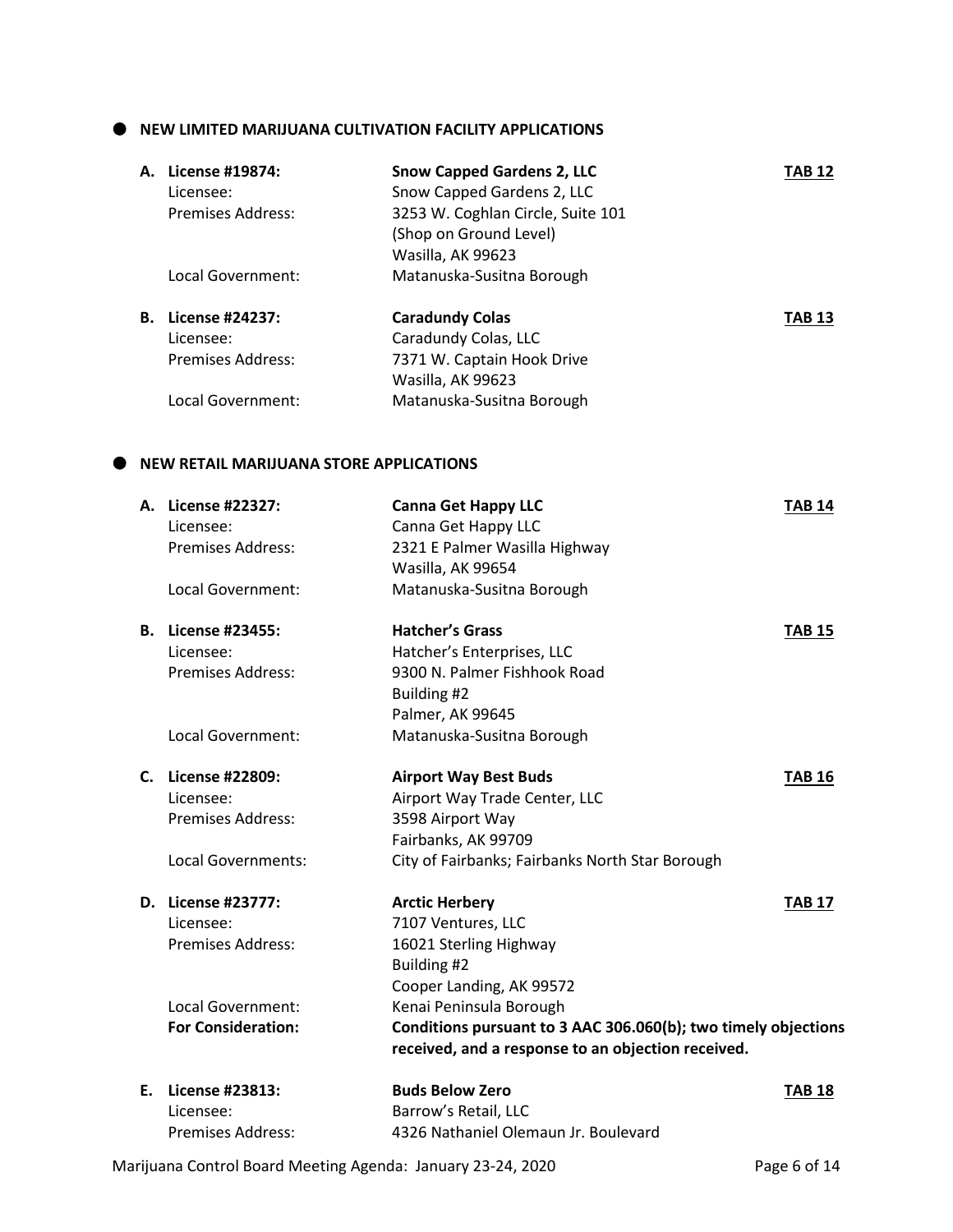|    |                                             | Utqiagvik, AK 99723                                                                                                       |               |
|----|---------------------------------------------|---------------------------------------------------------------------------------------------------------------------------|---------------|
|    | Local Governments:                          | Utqiagvik; North Slope Borough                                                                                            |               |
| F. | License #23821:                             | <b>Catalyst Cannabis Company</b>                                                                                          | <b>TAB 19</b> |
|    | Licensee:                                   | Catalyst Retail, LLC                                                                                                      |               |
|    | <b>Premises Address:</b>                    | 317 Muldoon Road                                                                                                          |               |
|    |                                             | Anchorage, AK 99504                                                                                                       |               |
|    | Local Government:                           | Municipality of Anchorage                                                                                                 |               |
|    | <b>For Consideration:</b>                   | LG protest pending issuance of approved municipal marijuana                                                               |               |
|    |                                             | license and a special land use permit for marijuana.                                                                      |               |
|    | G. License #24049:                          | <b>Country Cannabis</b>                                                                                                   | <b>TAB 20</b> |
|    | Licensee:                                   | Country Cannabis, LLC                                                                                                     |               |
|    | Premises Address:                           | 2323 South Trunk Road                                                                                                     |               |
|    |                                             | Palmer, AK 99645                                                                                                          |               |
|    | Local Government:                           | Matanuska-Susitna Borough                                                                                                 |               |
|    | H. License #24383:                          | Primo                                                                                                                     | <b>TAB 21</b> |
|    | Licensee:                                   | Primo Farms North, LLC                                                                                                    |               |
|    | <b>Premises Address:</b>                    | 12870 Old Seward Highway, Space 105                                                                                       |               |
|    |                                             | Anchorage, AK 99515                                                                                                       |               |
|    | Local Government:                           | Municipality of Anchorage                                                                                                 |               |
|    | <b>For Consideration:</b>                   | Protest from the Municipality pending issuance of an approved<br>municipal marijuana license and special land use permit. |               |
|    | NEW MARIJUANA TESTING FACILITY APPLICATIONS |                                                                                                                           |               |

| A. License #23634:       | Land & Seas Laboratory         | <b>TAB 22</b> |
|--------------------------|--------------------------------|---------------|
| Licensee:                | Land & Seas Laboratory, LLC    |               |
| <b>Premises Address:</b> | 3516 W Coghlan Circle, Unit #3 |               |
|                          | Wasilla, AK 99623              |               |
| Local Government:        | Matanuska-Susitna Borough      |               |
|                          |                                |               |

# $\bullet$  NEW LICENSE APPLICATIONS FOR RELATED APPLICANTS

| A. License #20827:        | <b>Good Titrations</b>                          | <b>TAB 23</b> |
|---------------------------|-------------------------------------------------|---------------|
| Licensee:                 | FSE, Inc.                                       |               |
| License Type:             | Retail Marijuana Store                          |               |
| <b>Premises Address:</b>  | 506 Merhar Avenue                               |               |
|                           | Fairbanks, AK 99701                             |               |
| Local Government:         | City of Fairbanks; Fairbanks North Star Borough |               |
| <b>For Consideration:</b> | One objection received.                         |               |
| <b>B.</b> License #20829: | <b>Good Titrations</b>                          | <b>TAB 24</b> |
| Licensee:                 | FSE, Inc.                                       |               |
| License Type:             | <b>Standard Marijuana Cultivation Facility</b>  |               |
| <b>Premises Address:</b>  | 506 Merhar Avenue                               |               |
|                           | Fairbanks, AK 99701                             |               |
| Local Government:         | City of Fairbanks; Fairbanks North Star Borough |               |
| <b>For Consideration:</b> | One objection received.                         |               |

Marijuana Control Board Meeting Agenda: January 23-24, 2020 Page 7 of 14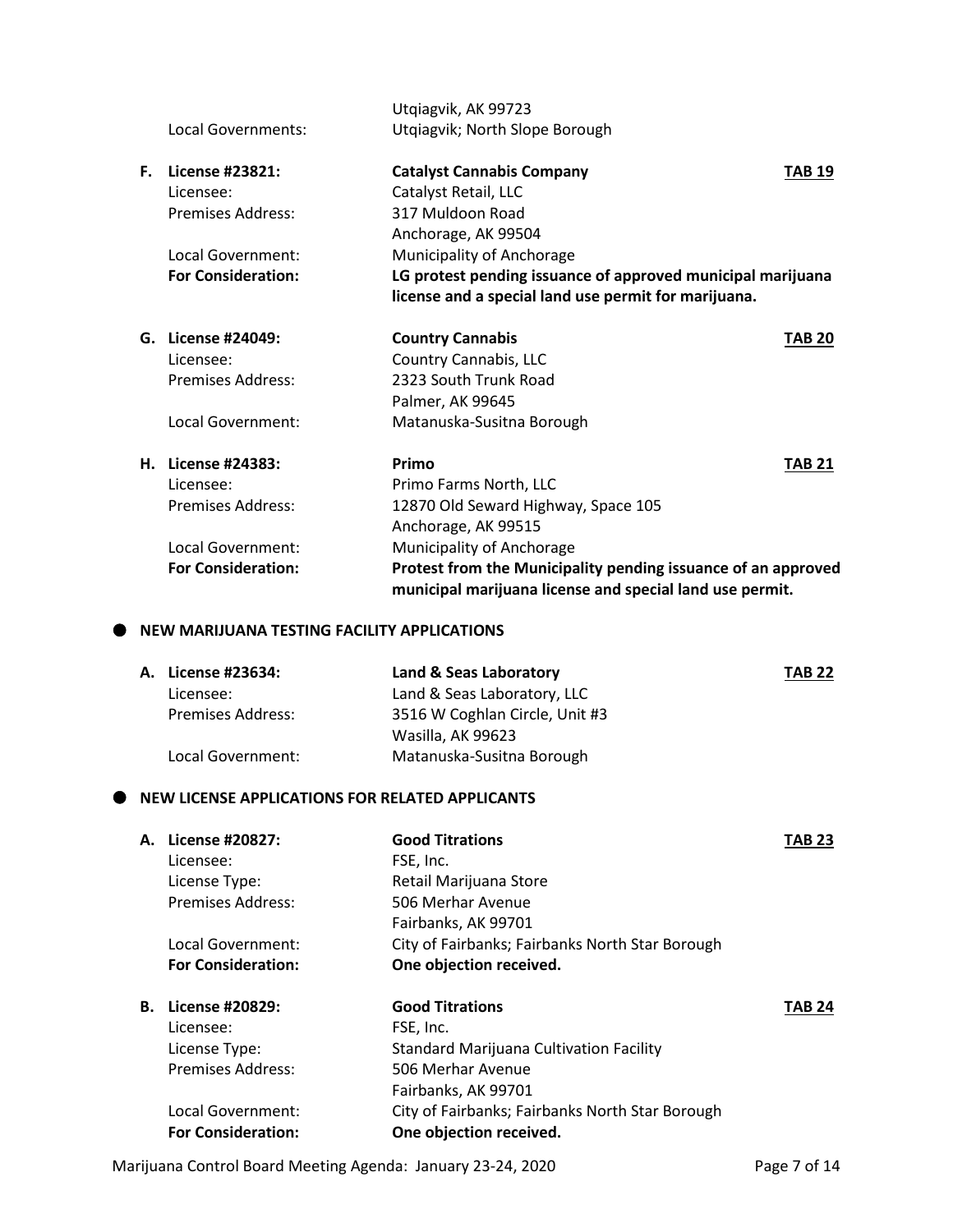|    | C. License #20832:        | <b>Good Titrations</b>                                        | <b>TAB 25</b> |
|----|---------------------------|---------------------------------------------------------------|---------------|
|    | Licensee:                 | FSE, Inc.                                                     |               |
|    | License Type:             | Marijuana Product Manufacturing Facility                      |               |
|    | Premises Address:         | 506 Merhar Avenue                                             |               |
|    |                           | Fairbanks, AK 99701                                           |               |
|    | Local Government:         | City of Fairbanks; Fairbanks North Star Borough               |               |
|    | <b>For Consideration:</b> | One objection received.                                       |               |
|    | D. License #23468:        | <b>Green Growcer</b>                                          | <b>TAB 26</b> |
|    | Licensee:                 | <b>SHFT LLC</b>                                               |               |
|    | License Type:             | Retail Marijuana Store                                        |               |
|    | <b>Premises Address:</b>  | 301 E. Dimond Boulevard, Suite 1A                             |               |
|    |                           | Anchorage, AK 99515                                           |               |
|    | Local Government:         | Municipality of Anchorage                                     |               |
|    | <b>For Consideration:</b> | Protest from the Municipality pending issuance of an approved |               |
|    |                           | municipal marijuana license and special land use permit.      |               |
|    | E. License #23503:        | <b>Green Growcer</b>                                          | <b>TAB 27</b> |
|    | Licensee:                 | <b>SHFT LLC</b>                                               |               |
|    | License Type:             | Marijuana Product Manufacturing Facility                      |               |
|    | Premises Address:         | 301 E Dimond Boulevard, Suite B                               |               |
|    |                           | Anchorage, AK 99515                                           |               |
|    | Local Government:         | Municipality of Anchorage                                     |               |
|    | <b>For Consideration:</b> | LG protest pending issuance of approved municipal marijuana   |               |
|    |                           | license and a special land use permit for marijuana.          |               |
| F. | License #23988:           | <b>Green Degree</b>                                           | <b>TAB 28</b> |
|    | Licensee:                 | HNP, Inc.                                                     |               |
|    | License Type:             | <b>Standard Marijuana Cultivation Facility</b>                |               |
|    | Premises Address:         | 6570 W Trevett Circle #3                                      |               |
|    |                           | Wasilla, AK 99623                                             |               |
|    | Local Governments:        | Matanuska-Susitna Borough                                     |               |
| G. | License #23989:           | <b>The Next Degree</b>                                        | TAB 29        |
|    | Licensee:                 | HNP, Inc.                                                     |               |
|    | License Type:             | Marijuana Product Manufacturing Facility                      |               |
|    | Premises Address:         | 6570 W Trevett Circle #2                                      |               |
|    |                           | Wasilla, AK 99623                                             |               |
|    | Local Governments:        | Matanuska-Susitna Borough                                     |               |

| License #10026:          | <b>Rainforest Farms</b>                        | <b>TAB 30</b> |
|--------------------------|------------------------------------------------|---------------|
| Licensee:                | Turnagain Horticulture Company                 |               |
| License Type:            | <b>Standard Marijuana Cultivation Facility</b> |               |
| <b>Premises Address:</b> | 5763 Glacier Highway                           |               |
|                          | Juneau, AK 99801                               |               |
| Local Government:        | City and Borough of Juneau                     |               |

Marijuana Control Board Meeting Agenda: January 23-24, 2020 Page 8 of 14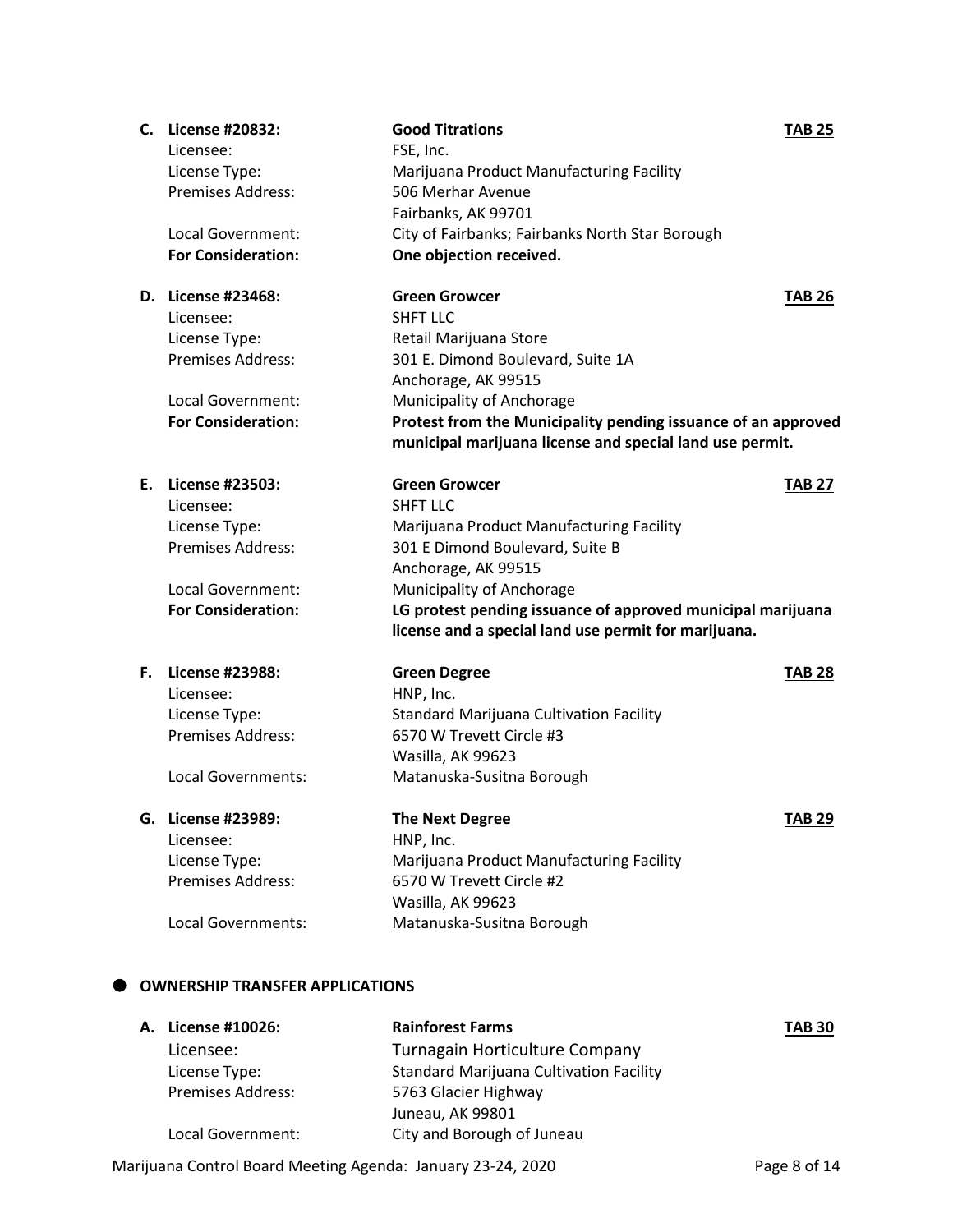### **D. License #13416: Happy Trees, LLC TAB 33**

Premises Address: 2750 Picket Place

Transferor: Happy Trees, LLC

### **F. License #14099: Frosty Flower TAB 35**

Transferor: Rainforest Farms, LLC

## **B. License #10136: Northern Lights Indoor Gardens, LLC TAB 31** Licensee: Northern Lights Indoor Gardens, LLC - Michael Daly at 55% and Lorraine Daly 45% License Type: Standard Marijuana Cultivation Facility Premises Address: 1321 Sawmill Creek Road, Suites M, N, O, and P Sitka, AK 99835

Local Government: City and Borough of Sitka Transferor: Northern Lights Indoor Gardens, LLC - Micah Miller at 50% and Michael Daly at 50%

#### **C. License #10138: Northern Lights Indoor Gardens, LLC TAB 32**

Licensee: Northern Lights Indoor Gardens, LLC - Michael Daly at 55% and Lorraine Daly 45% License Type: Retail Marijuana Store Premises Address: 1321 Sawmill Creek Road, Suites N, O, and P Sitka, AK 99835 Local Government: City and Borough of Sitka Transferor: Northern Lights Indoor Gardens, LLC - Micah Miller at 50% and Michael Daly at 50%

Licensee: Roybal Enterprises, LLC License Type: Standard Marijuana Cultivation Facility Fairbanks, AK 99709 Local Government: Fairbanks North Star Borough

**E. License #13864: Simple House, LLC TAB 34** Licensee: Simple House, LLC – Mark Oppegaard 100% License Type: Limited Marijuana Cultivation Facility Premises Address: 6511 Hemlock Drive Local Government: Matanuska-Susitna Borough Transferor: Simple House, LLC – Dane Ferguson at 50% and Mark Oppegaard at 50%.

Licensee: Frosty Enterprises, LLC License Type: Limited Marijuana Cultivation Facility Premises Address: 9300 N. Palmer-Fishhook Road Palmer, AK 99645 Local Government: Matanuska-Susitna Borough Transferor: James P. Sullivan- DBA: The Frosty Flower

**LICENSE CONVERSION APPLICATIONS**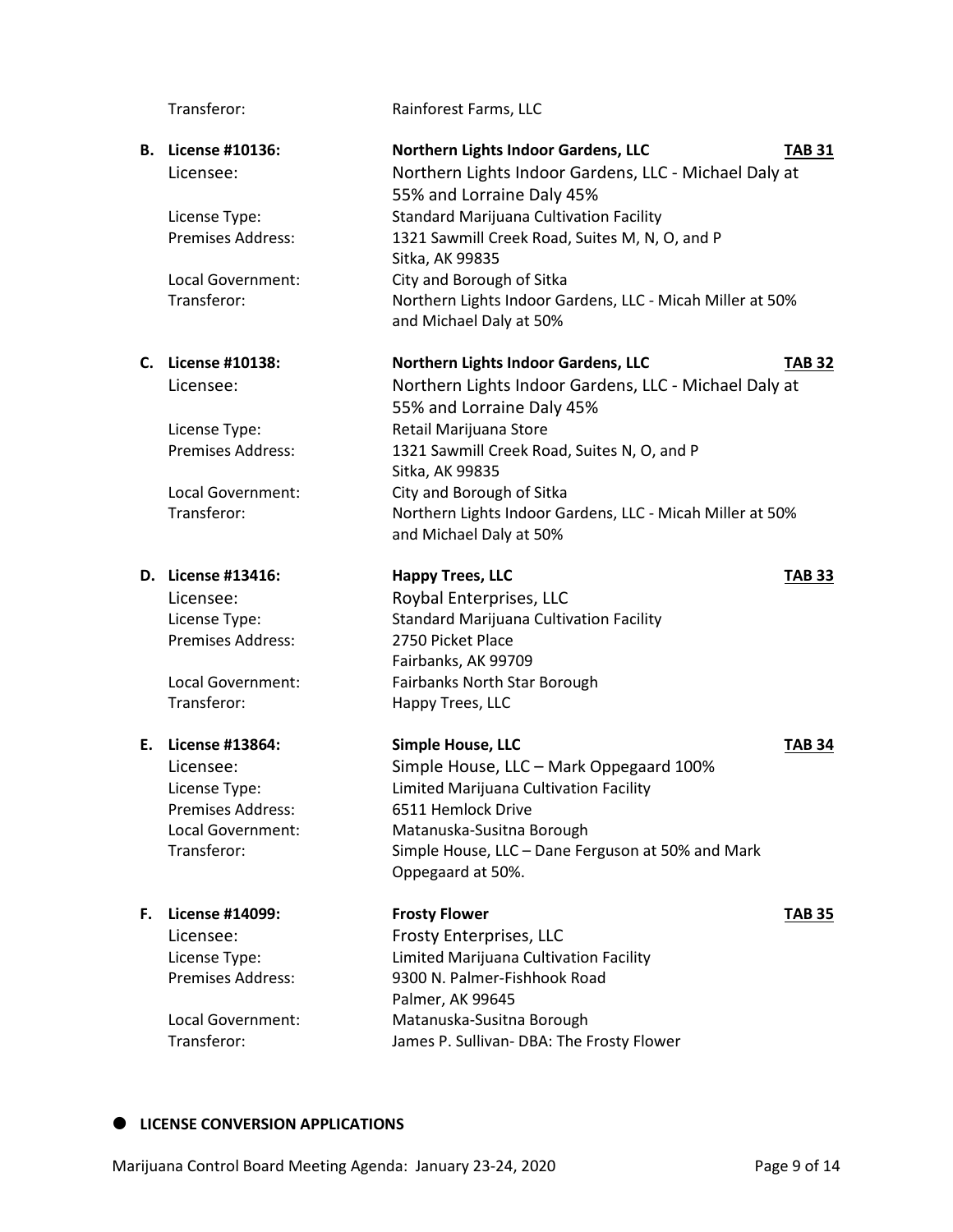### **A. License #11920: Voodoo Cannabis Company TAB 36**

Licensee: Alaska Joint Ventures, LLC Current License Type: Limited Marijuana Cultivation Facility New License Type: Standard Marijuana Cultivation Facility Premises Address: 7801 Schoon Street, Unit D Local Government: Municipality of Anchorage

### $\bullet$  LICENSE RENEWAL APPLICATIONS

### **A. Notices of Violation Received**

| 1. | License #10310:           | <b>Danish Gardens, LLC</b><br><b>TAB 37</b>                                                                                                      |
|----|---------------------------|--------------------------------------------------------------------------------------------------------------------------------------------------|
|    | Licensee:                 | Danish Gardens, LLC                                                                                                                              |
|    | License Type:             | <b>Standard Marijuana Cultivation Facility</b>                                                                                                   |
|    | <b>Premises Address:</b>  | 2430 Cinnabar Loop                                                                                                                               |
|    |                           | Anchorage, AK 99507                                                                                                                              |
|    | Local Government:         | <b>Municipality of Anchorage</b>                                                                                                                 |
|    | <b>For Consideration:</b> | Two NOVs for delinquent taxes, two NOVs for odor complaints,<br>one NOV for tracking in METRC. Applicant not present at January<br>2020 Meeting. |

### **OPERATING PLAN CHANGES**

| А. | License #10015:<br>Licensee:<br>License Type: | <b>Greatland Ganja, LLC</b><br>Greatland Ganja, LLC<br><b>Standard Marijuana Cultivation Facility</b> | <b>TAB 38</b> |
|----|-----------------------------------------------|-------------------------------------------------------------------------------------------------------|---------------|
|    | <b>Premises Address:</b>                      | 56475 Sterling Highway                                                                                |               |
|    |                                               | Kasilof, AK 99610                                                                                     |               |
|    | Local Governments:                            | Kenai Peninsula Borough                                                                               |               |
| В. | License #10137:                               | <b>Pine Street Cannabis Company</b>                                                                   | <b>TAB 39</b> |
|    | Licensee:                                     | Croy's Enterprises, LLC                                                                               |               |
|    | License Type:                                 | Standard Marijuana Cultivation Facility                                                               |               |
|    | <b>Premises Address:</b>                      | 36130 Pine Street                                                                                     |               |
|    |                                               | Soldotna, AK 99669-8524                                                                               |               |
|    | Local Governments:                            | Kenai Peninsula Borough                                                                               |               |
| C. | License #10271:                               | <b>Top Hat Concentrates, LLC</b>                                                                      | <b>TAB 40</b> |
|    | Licensee:                                     | Top Hat Concentrates, LLC                                                                             |               |
|    | License Type:                                 | Marijuana Product Manufacturing Facility                                                              |               |
|    | Premises Address:                             | 2315 Industrial Boulevard, Suite B                                                                    |               |
|    |                                               | Juneau, AK 99801                                                                                      |               |
|    | Local Governments:                            | City and Borough of Juneau                                                                            |               |
|    | D. License #10647:                            | Alaska Herb Garden                                                                                    | TAB 41        |
|    | Licensee:                                     | Eden Management Group, LLC                                                                            |               |
|    | License Type:                                 | Standard Marijuana Cultivation Facility                                                               |               |
|    | <b>Premises Address:</b>                      | 6511 Arctic Spur Road                                                                                 |               |

Marijuana Control Board Meeting Agenda: January 23-24, 2020 Page 10 of 14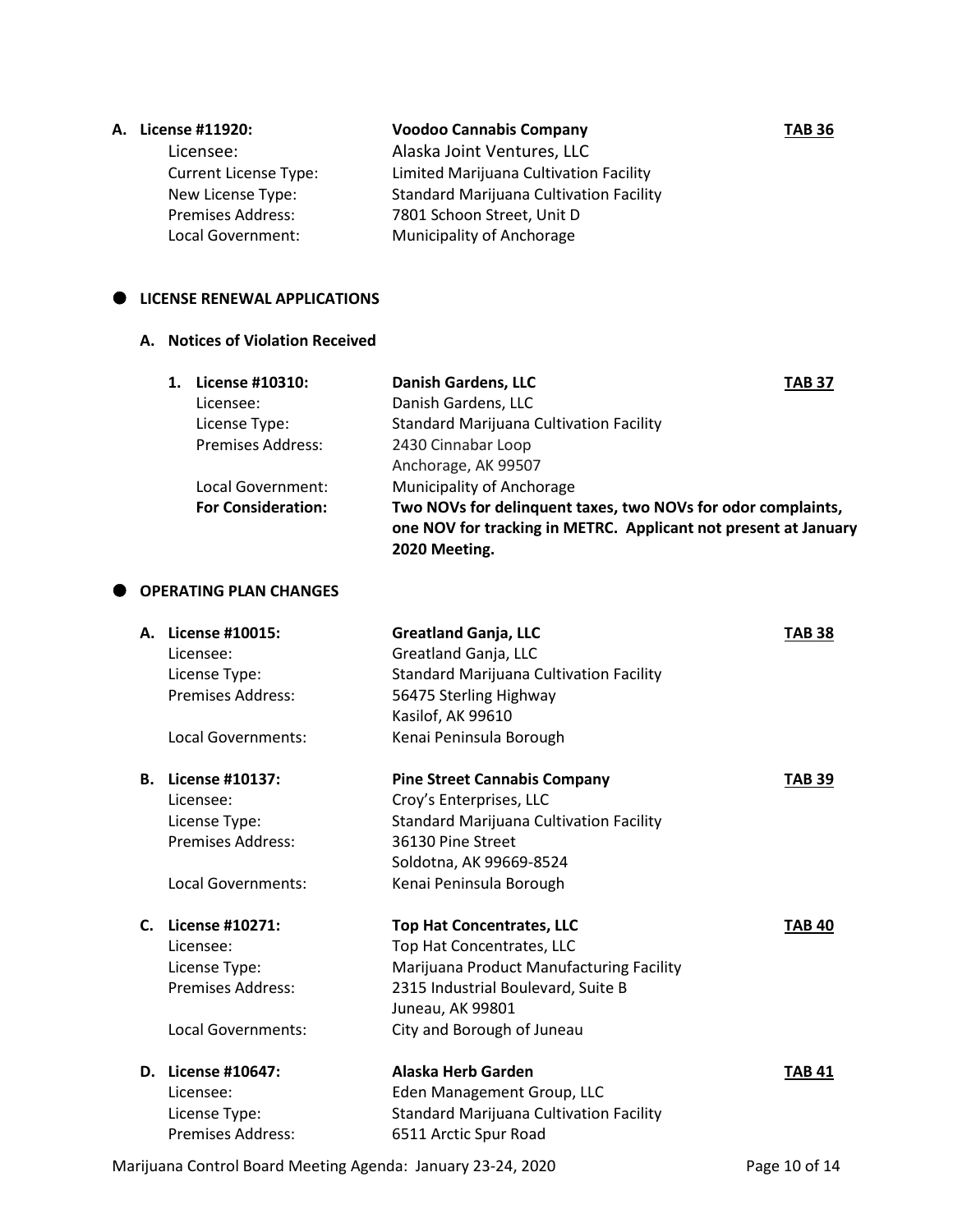|    | K. License #14396:        | Alaska Frontier Cannabis, LLC                                                  | <b>TAB 48</b> |
|----|---------------------------|--------------------------------------------------------------------------------|---------------|
|    | Local Government:         | Municipality of Anchorage                                                      |               |
|    | Premises Address:         | 726 E. 15 <sup>th</sup> Avenue, Suite 2<br>Anchorage, AK 99501                 |               |
|    | License Type:             | Marijuana Product Manufacturing Facility                                       |               |
|    | Licensee:                 | Axion Enterprises, LLC                                                         |               |
| J. | <b>License #12769:</b>    | <b>Secret Garden Cannabis</b>                                                  | <b>TAB 47</b> |
|    |                           | Meeting.                                                                       |               |
|    | <b>For Consideration:</b> | Consideration of MJ-15. Applicant not present at January 2020                  |               |
|    | Local Governments:        | Haines Borough                                                                 |               |
|    |                           | Haines, AK 99827                                                               |               |
|    | Premises Address:         | 17 Helms Loop Spur                                                             |               |
|    | License Type:             | <b>Standard Marijuana Cultivation Facility</b>                                 |               |
|    | Licensee:                 | Carol J Waldo                                                                  |               |
| ı. | License #12680:           | <b>Glacier Bay Farms</b>                                                       | <b>TAB 46</b> |
|    | Local Government:         | City and Borough of Sitka                                                      |               |
|    |                           | Sitka, AK 99835                                                                |               |
|    | <b>Premises Address:</b>  | 1210 Beardslee Way                                                             |               |
|    | License Type:             | <b>Standard Marijuana Cultivation Facility</b>                                 |               |
|    | Licensee:                 | AKO Farms, LLC                                                                 |               |
|    | H. License #12253:        | <b>AKO Farms, LLC</b>                                                          | <b>TAB 45</b> |
|    | <b>For Consideration:</b> | MJ-15 Operating Plan Change. Applicant not present at January<br>2020 meeting. |               |
|    | Local Government:         | City of Ketchikan, Ketchikan Gateway Borough                                   |               |
|    |                           | Ketchikan, AK 99901                                                            |               |
|    | <b>Premises Address:</b>  | 4705 N Tongass Highway, Apartment 1                                            |               |
|    | License Type:             | <b>Standard Marijuana Cultivation Facility</b>                                 |               |
|    | Licensee:                 | Jesse Hoyt, Jacob G Rodriguez                                                  |               |
|    | G. License #12173:        | <b>Northern Lights Cultvation 2</b>                                            | <b>TAB 44</b> |
|    | Local Government:         | Municipality of Anchorage                                                      |               |
|    |                           | Anchorage, AK 99503                                                            |               |
|    | Premises Address:         | 3307 Spenard Road                                                              |               |
|    | License Type:             | Retail Marijuana Store                                                         |               |
|    | Licensee:                 | Lily Shimek; Joseph Shimek                                                     |               |
| F. | License #11547:           | <b>Cloudberry Cannabis</b>                                                     | <b>TAB 43</b> |
|    | Local Governments:        | Municipality of Anchorage                                                      |               |
|    |                           | Anchorage, AK 99518                                                            |               |
|    | Premises Address:         | 501 Raspberry Road, Suite 102                                                  |               |
|    | License Type:             | Marijuana Product Manufacturing Facility                                       |               |
|    | Licensee:                 | Raspberry Roots, LLC                                                           |               |
|    | E. License #10856:        | <b>Raspberry Roots</b>                                                         | <b>TAB 42</b> |
|    | Local Governments:        | Municipality of Anchorage                                                      |               |
|    |                           | Anchorage, AK 99518                                                            |               |
|    |                           |                                                                                |               |

Marijuana Control Board Meeting Agenda: January 23-24, 2020 Page 11 of 14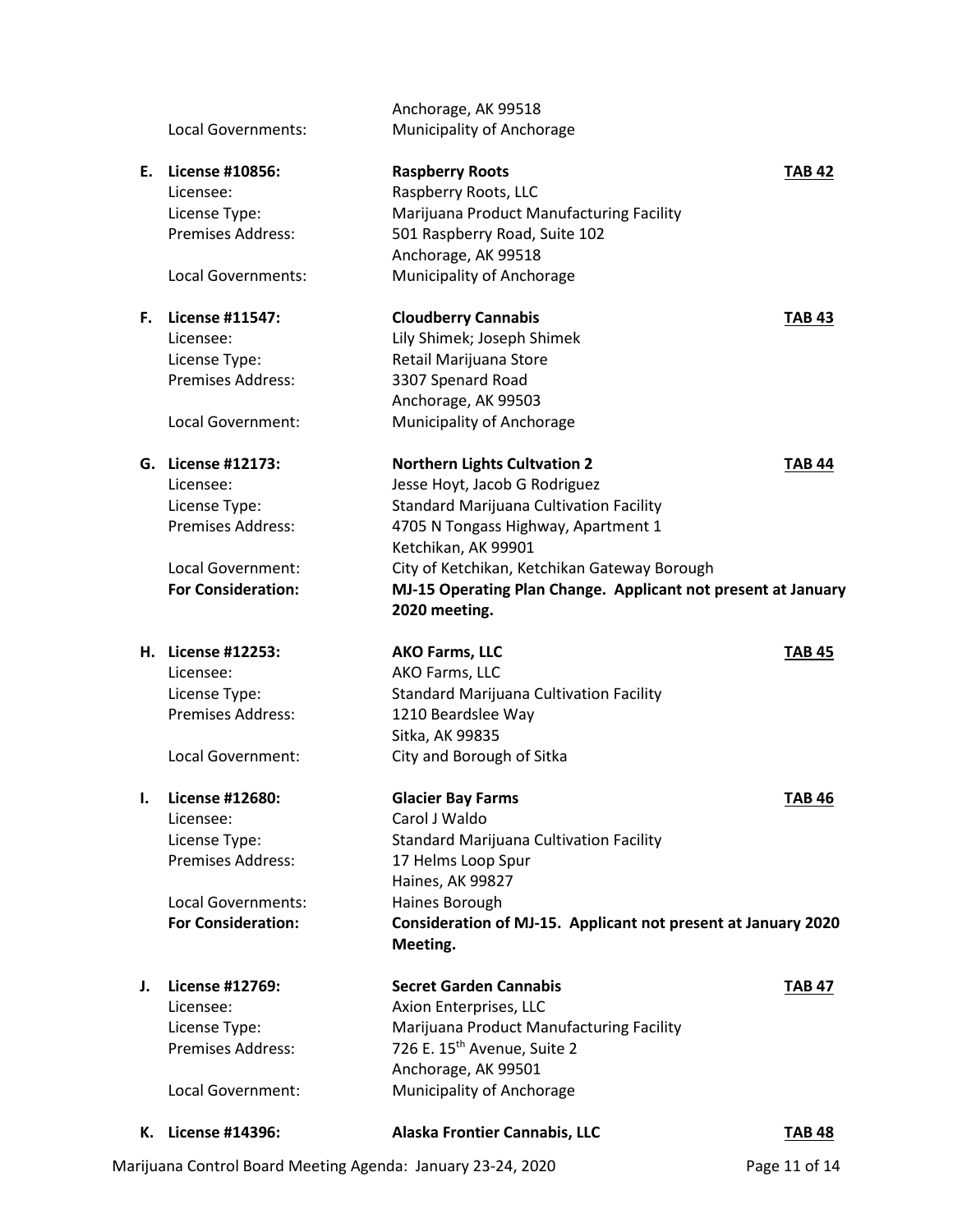|    | Licensee:<br>License Type: | Alaska Frontier Cannabis, LLC<br><b>Standard Marijuana Cultivation Facility</b> |               |
|----|----------------------------|---------------------------------------------------------------------------------|---------------|
|    | <b>Premises Address:</b>   | 6570 W Trevett Circle, Suite C<br>Wasilla, AK 99623                             |               |
|    | <b>Local Governments:</b>  | Matanuska-Susuitna Borough                                                      |               |
| L. | <b>License #14432:</b>     | <b>Herban Extracts, LLC</b>                                                     | <b>TAB 49</b> |
|    | Licensee:                  | Herban Extracts, LLC                                                            |               |
|    | License Type:              | Marijuana Product Manufacturing Facility                                        |               |
|    | <b>Premises Address:</b>   | 14927 Kenai Spur Highway                                                        |               |
|    | Local Governments:         | Kenai, AK 99611<br>City of Kenai; Kenai Peninsula Borough                       |               |
|    | M. License #14467:         | <b>Tanana Herb Company, LLC</b>                                                 | <b>TAB 50</b> |
|    | Licensee:                  | Tanana Herb Company, LLC                                                        |               |
|    | License Type:              | <b>Standard Marijuana Cultivation Facility</b>                                  |               |
|    | Premises Address:          | 1200 Well Street                                                                |               |
|    |                            | Fairbanks, AK 99701-2835                                                        |               |
|    | Local Governments:         | City of Fairbanks; Fairbanks North Star Borough                                 |               |
|    | N. License #17445:         | <b>Two Birds One Stoned</b>                                                     | <b>TAB 51</b> |
|    | Licensee:                  | Dreaming Tree Farms, LLC                                                        |               |
|    | License Type:              | Limited Marijuana Cultivation Facility                                          |               |
|    | <b>Premises Address:</b>   | 338 Ream Lane                                                                   |               |
|    |                            | Fairbanks, AK 99712                                                             |               |
|    | Local Governments:         | Fairbanks North Star Borough                                                    |               |
|    | O. License #19204:         | Mikey's Place, LLC                                                              | <b>TAB 52</b> |
|    | Licensee:                  | Mikey's Place, LLC                                                              |               |
|    | License Type:              | <b>Standard Marijuana Cultivation Facility</b>                                  |               |
|    | <b>Premises Address:</b>   | 30353 N. Willow Fishhook Road, Building B                                       |               |
|    |                            | Willow, AK 99688                                                                |               |
|    | <b>Local Governments:</b>  | Matanuska-Susitna Borough                                                       |               |
|    | <b>NEW PRODUCTS</b>        |                                                                                 |               |
|    | A. License #10082:         | <b>Einstein Labs</b>                                                            | <b>TAB 53</b> |
|    | Licensee:                  | Einstein Enterprises, Inc.                                                      |               |
|    | License Type:              | Marijuana Product Manufacturing Facility                                        |               |
|    | <b>Premises Address:</b>   | 2939 Porcupine Drive, Suite B                                                   |               |
|    |                            | Anchorage, AK 99501-3118                                                        |               |
|    | Local Governments:         | Municipality of Anchorage                                                       |               |
|    | <b>B.</b> License #10271:  | <b>Top Hat Concentrates, LLC</b>                                                | TAB 54        |
|    | Licensee:                  | Top Hat Concentrates, LLC                                                       |               |
|    | License Type:              | Marijuana Product Manufacturing Facility                                        |               |
|    | <b>Premises Address:</b>   | 2315 Industrial Boulevard, Suite B                                              |               |
|    |                            | Juneau, AK 99801                                                                |               |
|    | Local Governments:         | City and Borough of Juneau                                                      |               |

Marijuana Control Board Meeting Agenda: January 23-24, 2020 Page 12 of 14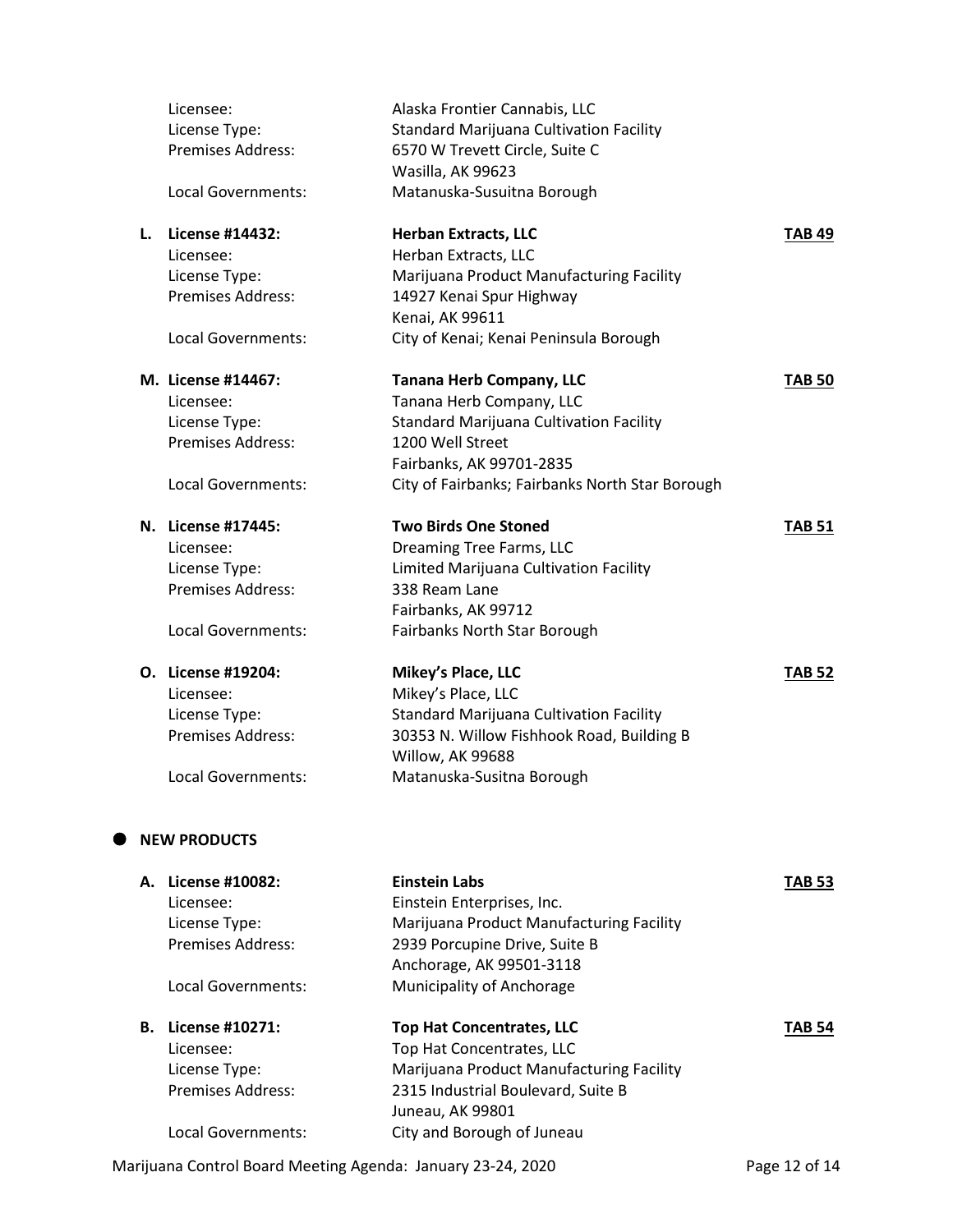|    | C. License #12254:       | <b>Lady Gray Gourmet Medibles</b>         | <b>TAB 55</b> |
|----|--------------------------|-------------------------------------------|---------------|
|    | Licensee:                | Lady Gray, LLC                            |               |
|    | License Type:            | Marijuana Product Manufacturing Facility  |               |
|    | Premises Address:        | 36322 Pine Street, Suite 1                |               |
|    |                          | Soldotna, AK 99669                        |               |
|    | Local Governments:       | Kenai Peninsula Borough                   |               |
|    |                          |                                           |               |
|    | D. License #12769:       | <b>Secret Garden Cannabis</b>             | <b>TAB 56</b> |
|    | Licensee:                | Axion Enterprises, LLC                    |               |
|    | License Type:            | Marijuana Product Manufacturing Facility  |               |
|    | <b>Premises Address:</b> | 726 East 15 <sup>th</sup> Avenue, Suite 2 |               |
|    |                          | Anchorage, AK 99501                       |               |
|    | Local Government:        | Municipality of Anchorage                 |               |
|    |                          |                                           |               |
|    | E. License #14432:       | <b>Herban Extracts, LLC</b>               | <b>TAB 57</b> |
|    | Licensee:                | Herban Extracts, LLC                      |               |
|    | License Type:            | Marijuana Product Manufacturing Facility  |               |
|    | Premises Address:        | 14927 Kenai Spur Highway                  |               |
|    |                          | Kenai, AK 99611                           |               |
|    | Local Governments:       | City of Kenai; Kenai Peninsula Borough    |               |
|    |                          |                                           |               |
|    | F. License #17336:       | <b>Great Northern Manufacturing, Inc.</b> | <b>TAB 58</b> |
|    | Licensee:                | Great Northern Manufacturing, Inc.        |               |
|    | License Type:            | Marijuana Product Manufacturing Facility  |               |
|    | <b>Premises Address:</b> | 7031 Arctic Boulevard, Suite 100          |               |
|    |                          | Anchorage, AK 99518                       |               |
|    | Local Government:        | Municipality of Anchorage                 |               |
|    |                          |                                           |               |
|    | G. License #17389:       | <b>Kreative Konfections LLC</b>           | <b>TAB 59</b> |
|    | Licensee:                | <b>Kreative Konfections LLC</b>           |               |
|    | License Type:            | Marijuana Product Manufacturing Facility  |               |
|    | <b>Premises Address:</b> | 702301 S. Knik-Goose Bay Road, #5         |               |
|    |                          | Wasilla, AK 99654-0492                    |               |
|    | Local Government:        | Matanuska-Susitna Borough                 |               |
|    |                          |                                           |               |
|    | H. License #19372:       | Red Run Cannabis Cultivators, LLC         | <b>TAB 60</b> |
|    | Licensee:                | Red Run Cannabis Cultivators, LLC         |               |
|    | License Type:            | Marijuana Product Manufacturing Facility  |               |
|    | <b>Premises Address:</b> | 12516 Kenai Spur Highway, Suite A         |               |
|    |                          | Kenai, AK 99611                           |               |
|    | Local Governments:       | City of Kenai; Kenai Peninsula Borough    |               |
|    |                          |                                           |               |
| ı. | <b>License #19728:</b>   | <b>Cosmic SeaWeed, LLC</b>                | <b>TAB 61</b> |
|    | Licensee:                | Cosmic SeaWeed, LLC                       |               |
|    | License Type:            | Marijuana Product Manufacturing Facility  |               |
|    | <b>Premises Address:</b> | 262 Charles Way                           |               |
|    |                          | Homer, AK 99603                           |               |
|    | Local Governments:       | City of Homer; Kenai Peninsula Borough    |               |
|    |                          |                                           |               |

Marijuana Control Board Meeting Agenda: January 23-24, 2020 Page 13 of 14